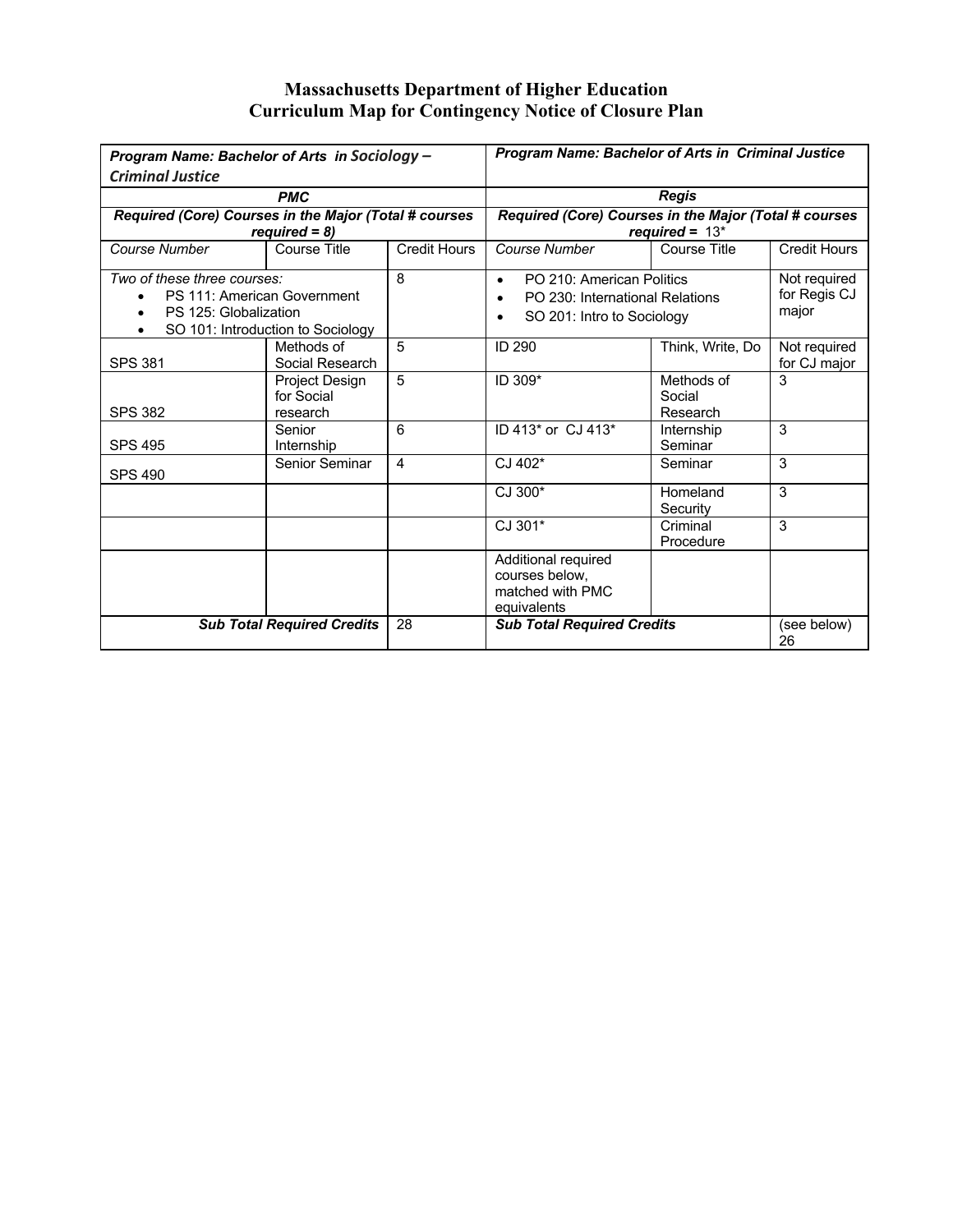## **Massachusetts Department of Higher Education Curriculum Map for Contingency Notice of Closure Plan**

| Elective Courses (Total # courses required = 6) |                                            |             |  | Elective Courses (Total # courses required =2)<br>(attach list of choices if needed):       |                                                                    |                |  |
|-------------------------------------------------|--------------------------------------------|-------------|--|---------------------------------------------------------------------------------------------|--------------------------------------------------------------------|----------------|--|
|                                                 |                                            |             |  |                                                                                             | "two additional course electives selected in consultation with the |                |  |
| Required in the concentration                   |                                            |             |  | advisor". Any two required courses for the Sociology-Criminal                               |                                                                    |                |  |
| PS 241/341                                      | American Legal System                      |             |  | Justice major at PMC not already used towards the Regis                                     |                                                                    |                |  |
| PY 250/350                                      | Forensic Psychology                        |             |  | Criminal Justice major would satisfy this elective requirement.                             |                                                                    |                |  |
| SO 103                                          | Introduction to Criminal Justice           |             |  |                                                                                             | Note that courses with an $(*)$ are required for the CJ major at   |                |  |
| <b>SPS 220</b>                                  | Local Action-Global Change                 |             |  | Regis (listed here as they are equivalent to electives at PMC).<br>CJ 201*<br>Legal System* |                                                                    |                |  |
| <b>Two Electives:</b>                           |                                            |             |  | CJ 202*<br>Criminology*                                                                     |                                                                    |                |  |
| SO 255<br><b>Rethinking Justice</b>             |                                            |             |  | CJ 100*<br>Introduction to Criminal Justice*                                                |                                                                    |                |  |
| SO 215                                          | Prisons & Society                          |             |  | <b>ID 330</b>                                                                               | Common Good                                                        |                |  |
| <b>PS/CO 257</b>                                | Media, Law, and Justice                    |             |  |                                                                                             |                                                                    |                |  |
| PY 345                                          | Psychology of the Family                   |             |  |                                                                                             |                                                                    |                |  |
| SO 201                                          | Social Problems                            |             |  | CJ 101*                                                                                     | Law Enforcement*                                                   |                |  |
| SO 216                                          | Making Morality: Deviance                  |             |  | CJ 200*                                                                                     | Corrections*                                                       |                |  |
| SO 252                                          | Crime and Delinquency                      |             |  | CO 209                                                                                      |                                                                    |                |  |
| SO 291/391                                      | Sociological Theory                        |             |  |                                                                                             | Media in the 21 <sup>st</sup> century                              |                |  |
|                                                 |                                            |             |  | <b>PS 307</b>                                                                               | Child Development                                                  |                |  |
| SO 310                                          | Family in Society                          |             |  | LG 201                                                                                      | Law and Government                                                 |                |  |
|                                                 |                                            |             |  | <b>PS 306</b>                                                                               | <b>Cultural Psychology</b>                                         |                |  |
|                                                 |                                            |             |  | SO 324                                                                                      | Juvenile Delinguency                                               |                |  |
|                                                 |                                            |             |  | SO 205                                                                                      | Social Problems                                                    |                |  |
|                                                 |                                            |             |  | SO 367                                                                                      | <b>Gender Roles</b>                                                |                |  |
| <b>Sub Total Elective Credits</b>               |                                            | 24          |  | <b>Sub Total Elective Credits</b>                                                           |                                                                    | $\overline{6}$ |  |
| <b>Distribution of General Education</b>        |                                            |             |  |                                                                                             |                                                                    |                |  |
|                                                 |                                            |             |  |                                                                                             | <b>Distribution of General Education</b>                           |                |  |
| <b>Requirements</b>                             |                                            | # of Gen Ed |  | <b>Requirements</b>                                                                         |                                                                    | # of Gen Ed    |  |
|                                                 | Attach List of General Education Offerings | Credits     |  |                                                                                             | Attach List of General Education Offerings                         | Credits        |  |
|                                                 | (Course Numbers, Titles, and Credits)      |             |  |                                                                                             | (Course Numbers, Titles, and Credits)                              |                |  |
| Ideas, Values and Meaning                       |                                            | 8           |  |                                                                                             | One designated course from each area                               | 9              |  |
|                                                 |                                            |             |  | below:<br>$\bullet$                                                                         |                                                                    |                |  |
|                                                 |                                            |             |  | Philosophy<br>$\bullet$                                                                     | <b>Ethical Reasoning and Analysis</b>                              |                |  |
|                                                 |                                            |             |  |                                                                                             | <b>Religious Studies</b>                                           |                |  |
| Art and Literature                              |                                            | 8           |  |                                                                                             | One designated course from each area                               | 6              |  |
|                                                 |                                            |             |  | below:<br>Literature                                                                        |                                                                    |                |  |
|                                                 |                                            |             |  |                                                                                             | <b>Expressive Arts</b>                                             |                |  |
| Social Systems                                  |                                            | 8           |  | below:                                                                                      | One designated course from each area                               | 9              |  |
|                                                 |                                            |             |  |                                                                                             | Social Sciences I                                                  |                |  |
|                                                 |                                            |             |  |                                                                                             | Social Sciences II                                                 |                |  |
|                                                 |                                            |             |  | History<br>٠                                                                                |                                                                    |                |  |
| Scientific Understanding                        |                                            | $8-9$       |  |                                                                                             | One designated course from each area                               | $6 - 8$        |  |
|                                                 |                                            |             |  | below:<br>$\bullet$                                                                         | <b>Natural Sciences I</b>                                          |                |  |
|                                                 |                                            |             |  | $\bullet$                                                                                   | <b>Natural Sciences II</b>                                         |                |  |
| Writing                                         |                                            | $8 - 12$    |  |                                                                                             | Writing - required courses noted below                             | 6              |  |
|                                                 |                                            |             |  | $\bullet$                                                                                   | EN 105: Critical Reading,                                          |                |  |
|                                                 |                                            |             |  | $\bullet$                                                                                   | Thinking, and Writing I<br>EN 106: Critical Reading,               |                |  |